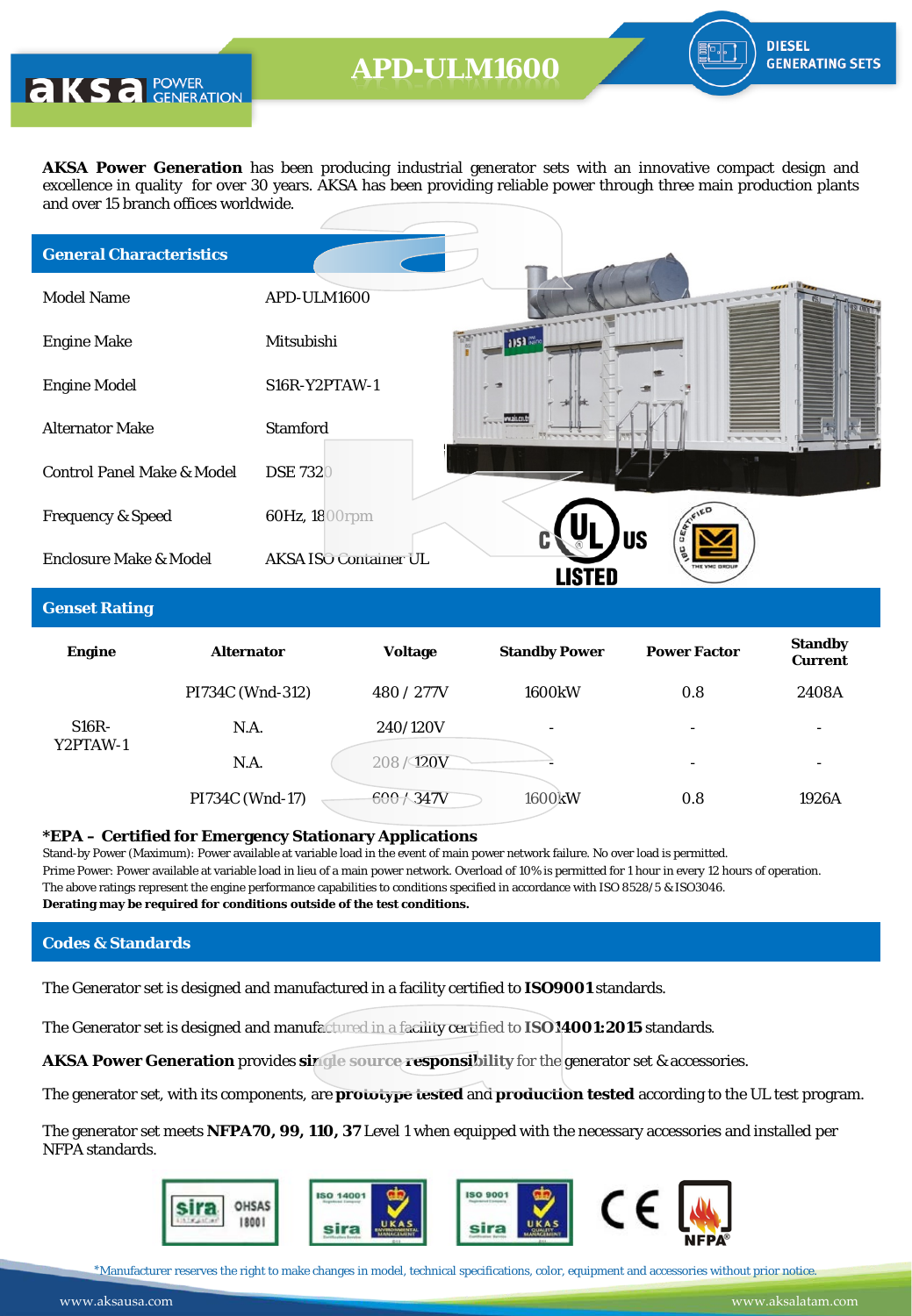

| <b>Engine Data</b>                                                 |                                       | <b>Electric System</b>                               |                              |
|--------------------------------------------------------------------|---------------------------------------|------------------------------------------------------|------------------------------|
| Manufacturer                                                       | Mitsubishi                            | <b>Battery Charge Alternator</b>                     | 24V / 30Ah                   |
| Model                                                              | S16R-Y2PTAW-1                         | <b>Starting Motor Capacity</b>                       | 7.5 kW x 2                   |
| Displacement & Cylinders                                           | <b>65.37 L</b> $\lambda$ 16 Cylinders | Battery Oty, Rating, CCA                             | 4 x 200Ah, 1150CCA           |
| <b>Engine Speed</b>                                                | 1800rpm                               |                                                      |                              |
| Engine Standby Power wo/Fan                                        | 1750 kW                               | <b>Cooling System</b>                                |                              |
| Engine Prime Power wo/Fan                                          | 1591 kW                               | <b>Radiator Cooling System Type</b>                  | <b>Closed Circuit</b>        |
| <b>Aspiration</b>                                                  | Turbo-charged, InterCooler            | <b>Radiator Ambient Temp</b>                         | $>50\degree C$               |
| <b>Compression Ratio</b>                                           | 14.5:1                                | <b>Coolant Capacity, Engine Only</b>                 | 44.9 gal                     |
| Bore / Stroke                                                      | 170 mm / 180 mm                       | (Jacket & Air Cooler)<br>Max Coolant Temp at Engine  | 208 °F                       |
| <b>Break Mean Effective Pressure</b>                               | $259$ psi                             | Outlet                                               |                              |
| <b>Mean Piston Speed</b>                                           | $10.8 \,\mathrm{m/s}$                 | Thermostat, Start-Fully Open                         | 160 – 185 °F                 |
| Allowable Fan Loss Power                                           | <b>50 kW</b>                          | <b>Exhaust System</b>                                |                              |
| <b>Max Regenerative Power</b><br><b>Absorption Capacity wo Fan</b> | 192 kW                                | <b>Exhaust Outlet Size</b>                           | 202 mm                       |
| <b>Steady State Speed Stability</b>                                | $\pm 0.25$ %                          | <b>Max Allowable Back Pressure</b>                   | 600 mmH2O                    |
| <b>Max Over Speed Capacity</b>                                     | 2100 rpm                              | <b>Exhaust Gas Flow</b>                              | $443 \text{ m}^3/\text{min}$ |
| Wet Weight – Engine Only                                           | 15230 lb                              |                                                      |                              |
| <b>Fuel System</b>                                                 |                                       | <b>Air Intake System</b>                             |                              |
|                                                                    |                                       |                                                      |                              |
| <b>Fuel Injector</b>                                               | Mitsubishi PS8 Type x 2               | <b>Intake Air Flow</b>                               | $168 \text{ m}^3/\text{min}$ |
| <b>Max Suction of Feed Pump</b>                                    | 75 mmHg                               | <b>Max Intake Air Restriction</b><br>(Clean Element) | 400 mmH2O                    |
| Max Static Head of Return &<br><b>Leak Pipe</b>                    | 150 mmHg                              | Air Filter Type                                      | <b>Dry Paper Element</b>     |
| <b>Fuel Consumption</b>                                            |                                       | <b>Lubrication System</b>                            |                              |
| Standby Power (110%)                                               | 128.6 gal/h                           | <b>Total System Capacity</b>                         | 60.8 gal                     |
| Prime Power (100%)                                                 | 114.7 gal/h                           | Sump Capacity Max / Min                              | 53 gal / 37 gal              |
| Prime Power (75%)                                                  | 85.1 gal/h                            | Max Oil Temp                                         | 230 °F                       |
| Prime Power (50%)                                                  | 57.6 gal/h                            | Oil Pressure at Rated Speed                          | $71 - 93$ psi                |
| Prime Power (25%)                                                  | 33.2 gal/h                            |                                                      |                              |

\*Manufacturer reserves the right to make changes in model, technical specifications, color, equipment and accessories without prior notice.

**AKSA POWER**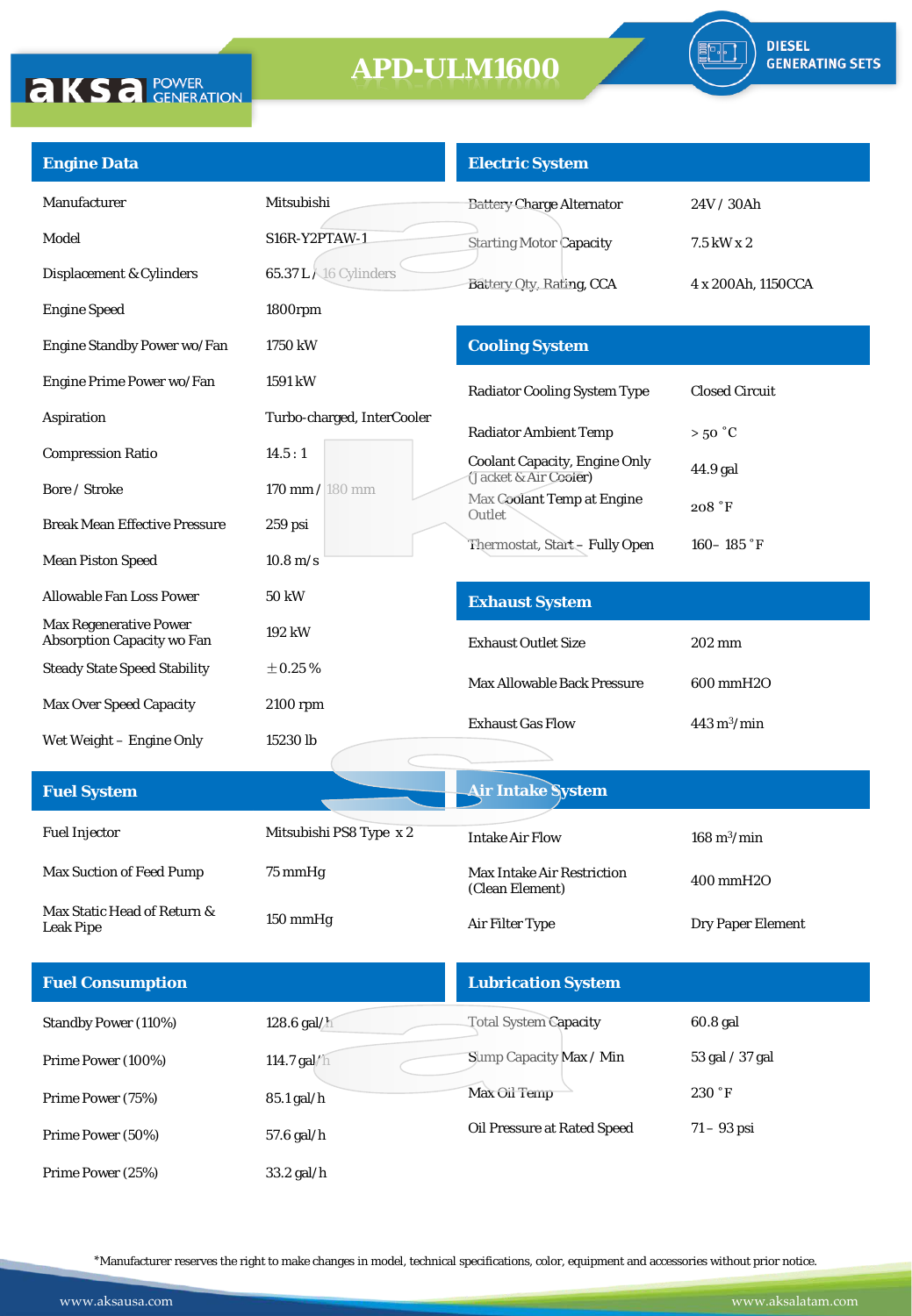

| <b>Alternator Data</b>                              |                                | <b>Controller Data</b>                                     |                                   |
|-----------------------------------------------------|--------------------------------|------------------------------------------------------------|-----------------------------------|
| Manufacturer                                        | <b>Stamford</b>                | <b>Manufacturer</b>                                        | <b>DSE</b>                        |
| <b>Standards</b>                                    | <b>BS EN 60034</b>             | Model                                                      | 7320                              |
| <b>Control System</b>                               | <b>PMG</b>                     | Type                                                       | <b>Auto Mains Failure Control</b> |
| A.V.R.                                              | MX321                          |                                                            |                                   |
| <b>Voltage Regulation</b>                           | $\pm$ 0.5%                     | <b>Controller Features &amp; Benefits</b>                  |                                   |
| <b>Insulation System</b>                            | Class H                        | Microprocessor controlled                                  |                                   |
| Protection                                          | IP23                           | License free PC Software                                   |                                   |
| <b>Rated Power Factor</b>                           | 0.8                            | IP65 rating offers increased resistance to water ingress   |                                   |
| <b>Stator Winding</b>                               | <b>Double Laver Concentric</b> | Modules can be integrated to building management systems   |                                   |
| <b>Winding Pitch</b>                                | <b>Two Thirds</b>              | Real time clock provides accurate event log                |                                   |
| <b>Winding Leads</b>                                | 12                             | Four line back-lit LCD text display                        |                                   |
| <b>Telephone Interference</b>                       | THF $< 2 \%$                   | Five key menu navigation                                   |                                   |
| <b>Waveform Distortion</b>                          | No Load $< 1.5 \%$             | Front panel editing with PIN protection                    |                                   |
| Maximum Over speed                                  | 2250 rev/min                   | Support up to three remote display modules                 |                                   |
|                                                     |                                | Configurable timers and alarms                             |                                   |
| <b>Battery Charger &amp; Electrical System Data</b> |                                | Multiple date and timer scheduler                          |                                   |
| Manufacturer                                        | ComAp                          | Integral PLC editor                                        |                                   |
| Model                                               | InteliCharger                  | 'Protections disabled' feature                             |                                   |
| <b>Input Voltage</b>                                | $85V \sim 264V$ AC             | kW & kVAr protection                                       |                                   |
| Output Voltage / Current                            | 27.2V Float / 2.5A pk          | Reverse power (kW & kVAr) protection                       |                                   |
| <b>Jacket Water Heater Data</b>                     |                                | Power monitoring (kWh, kVAr, kVAh, kVArh)                  |                                   |
| Manufacturer                                        | Hotstart                       | Load switching (load shedding and dummy load outputs)      |                                   |
| Model                                               | CSM10902-000                   | Unbalanced load protection                                 |                                   |
| <b>Input Voltage</b>                                | <b>240V</b>                    | <b>Independent Earth Fault trip</b>                        |                                   |
| Power                                               | 9000W                          | Fully configurable via DSE Configuration Suite PC Software |                                   |
|                                                     |                                | SCADA monitoring via DSE Configuration Suite PC Software   |                                   |

\*Manufacturer reserves the right to make changes in model, technical specifications, color, equipment and accessories without prior notice.

**AKSA POWER**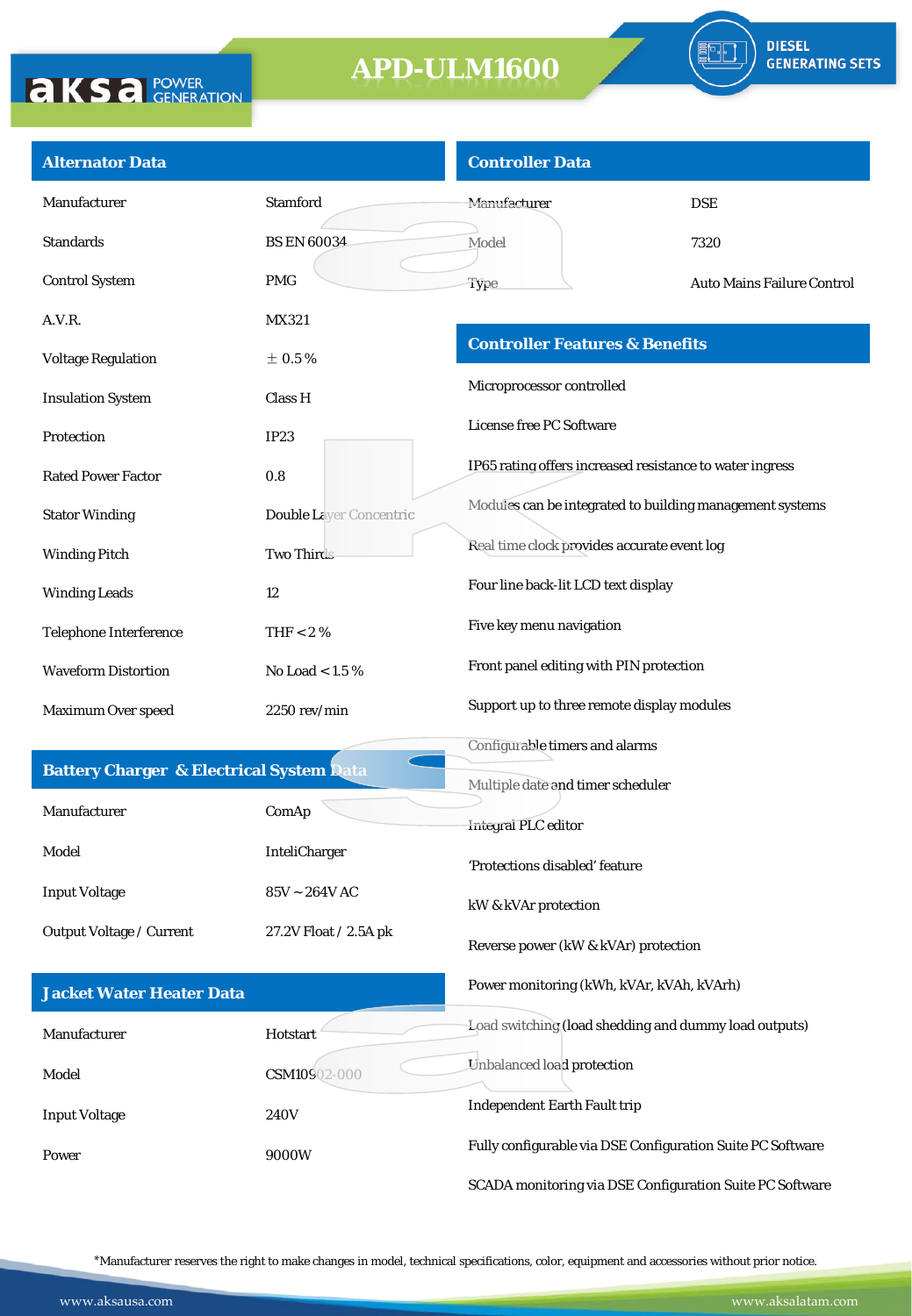### **Enclosure Features**

**AKSA POWER** 

- $\checkmark$  Heavy Duty Steel ISO Container
- $\checkmark$  E-Stop on Enclosure
- $\checkmark$  Control Panel Eliminated from Engine Vibrations
- $\checkmark$  Standard Sound Attenuation Foam
- $\checkmark$  Stainless Steel Locks & Hinges

### **Enclosure Features**

 $\overline{\mathsf{C}}$  Externally Mounted Exhaust System with Rain Cap

Sound Absorb Louvers

- Container Lifting Hooks
- Oil & Coolant Drain Ports
- $\checkmark$  Easy Access for Maintenance



| <b>Enclosed Gen-Set Dimensions - ISO Container</b> |                              | Air outlet                                     |
|----------------------------------------------------|------------------------------|------------------------------------------------|
| Length                                             | 480 in                       | -Critical Silencer                             |
| Width                                              | 96 in                        |                                                |
| Height                                             | 181 in (114 in w/o silencer) | <b>Engine</b><br>Radiator<br><b>Alternator</b> |
| Dry Weight                                         | $B_{\text{I}}$<br>62830 lb   | 乳花                                             |
| Sound Pressure @ 7 meters                          | $81 \text{ dB}(A)$           |                                                |

### **Fuel Tank - UL142 Listed Base Design**



\*Manufacturer reserves the right to make changes in model, technical specifications, color, equipment and accessories without prior notice.